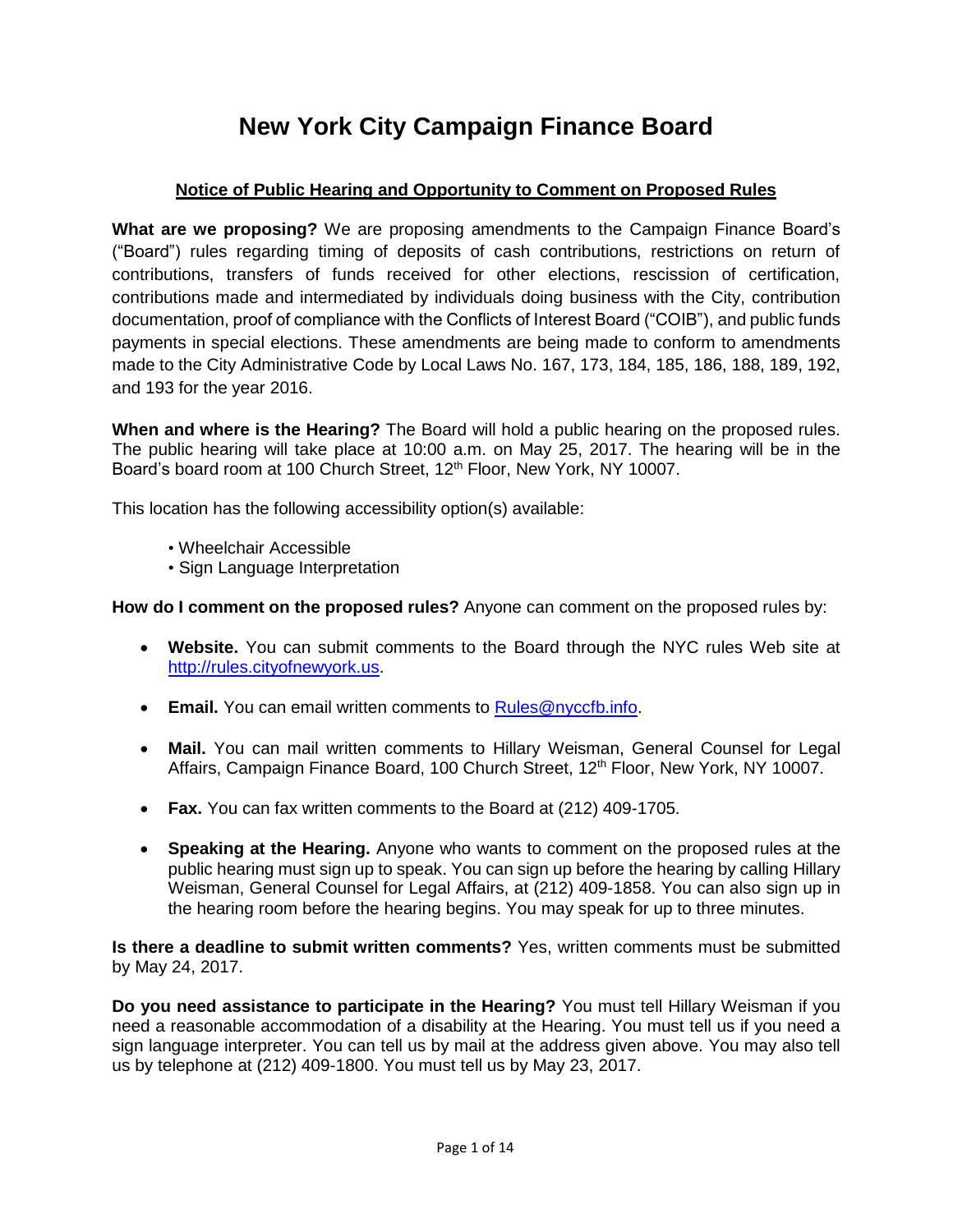**Can I review the comments made on the proposed rules?** You can review the comments made online on the proposed rules by going to the website at [http://rules.cityofnewyork.us/.](http://rules.cityofnewyork.us/) A few days after the hearing, copies of all comments submitted online, copies of all written comments, and a summary of oral comments concerning the proposed rules will be available to the public on the Board's website at [www.nyccfb.info.](http://www.nyccfb.info/)

**What authorizes the Board to make these rules?** Sections 1043, 1052(a)(8), and 1052(a)(15) of the City Charter, sections 3-701 *et seq.* of the City Administrative Code, and Local Laws No. 167, 173, 184, 185, 186, 188, 189, 192, and 193 for the year 2016 authorize the Board to make these proposed rules. These rules were included in the Board's regulatory agenda for the 2017 fiscal year.

**Where can I find the Board's rules?** The Board's rules are in title 52 of the Rules of the City of New York and on the Board's website at [http://www.nyccfb.info/act-program/rules/.](http://www.nyccfb.info/act-program/rules/)

**What rules govern the rulemaking process?** The Board must meet the requirements of Section 1043 of the City Charter when creating or changing rules. This notice is made according to the requirements of Section 1043 of the City Charter.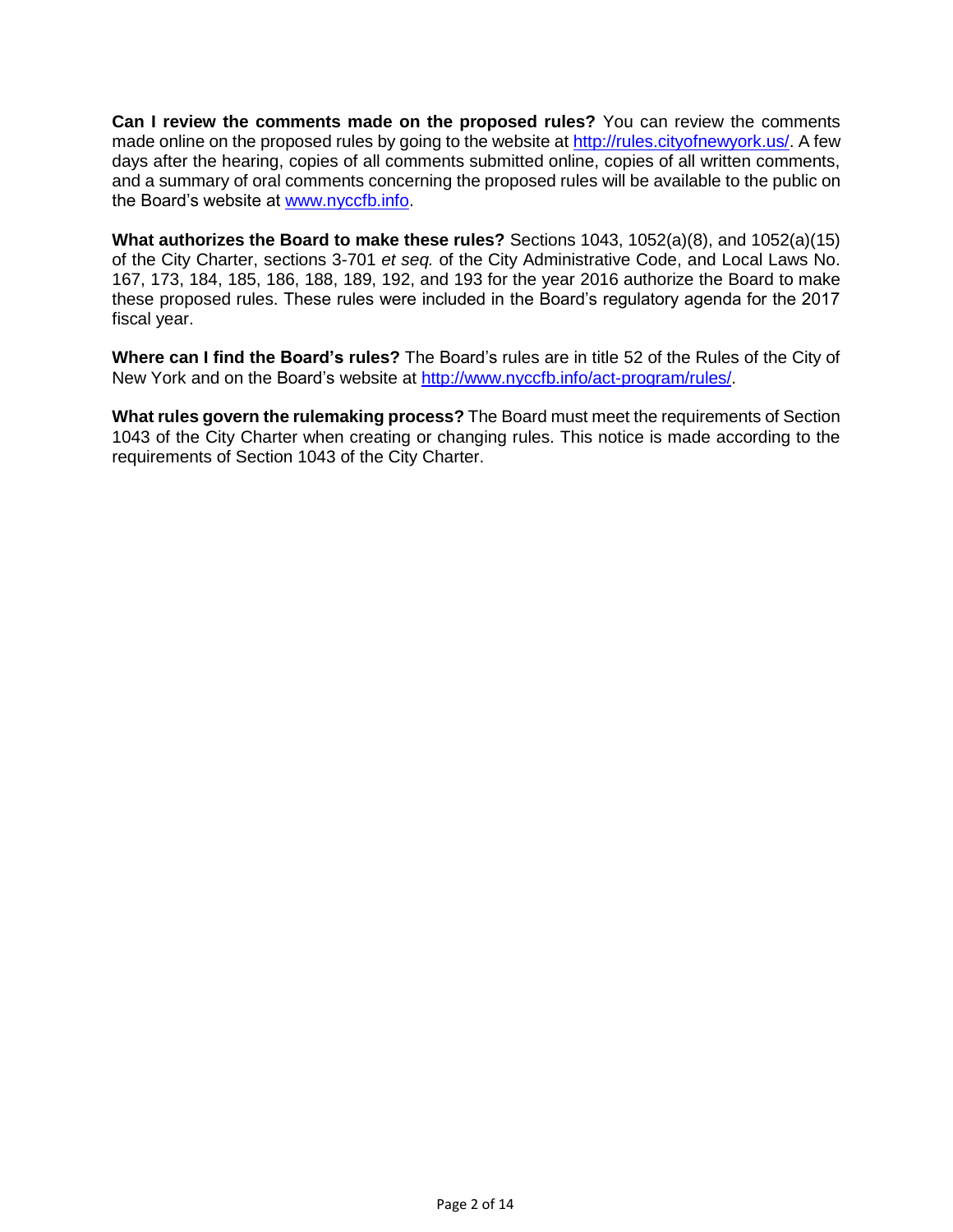### **Statement of Basis and Purpose of Proposed Rules**

The Campaign Finance Board ("CFB" or "the Board") is a nonpartisan, independent City agency that empowers New Yorkers to make a greater impact in elections. The CFB administers the City's campaign finance system, overseeing and enforcing the regulations related to campaign finance and holding candidates accountable for using public funds responsibly. The CFB publishes detailed public information about money raised and spent in City elections by candidates and independent spenders, and engages and educates voters through community outreach, the Voter Guide, and the Debate Program.

The CFB is proposing amendments to several of its rules regarding timing of deposits of cash contributions, restrictions on return of contributions, transfers of funds received for other elections, rescission of certification, contributions made and intermediated by individuals doing business with the City, contribution documentation, proof of compliance with the Conflicts of Interest Board ("COIB"), and public funds payments in special elections.

The proposed rules are amended to conform to Local Laws No. 167, 173, 184, 185, 186, 188, 189, 192, and 193 for the year 2016, now codified in sections 3-702(3); 3-703(1), (1-b), (10), (14), and (17); and 3-705(2)(a) of the City Administrative Code ("Code").

The following is a summary of the substantive changes.

### **Summary of Proposed Rules**

### **Chapter 1**

#### 1-04(b): Contributions – Deposit

This rule is amended to conform to Local Law No. 184 for the year 2016, which extended the time to deposit contributions from ten to twenty business days after receipt, except for cash contributions, which still must be deposited within ten business days of receipt.

#### 1-04(c)(2)(iii): Restrictions on return

This rule is amended to conform to Local Law No. 186 for the year 2016, which provided that participating candidates may return contributions because of the particular source or intermediary involved in order to protect a reputational interest.

#### 1-07(c): Funds originally received for other elections

This rule is amended to conform to Local Law No. 189 for the year 2016, which modified requirements on transfers of funds received for another election. Previously, candidates who transferred funds from a non-participating committee were required to obtain evidence of the contributors' intent to have their contributions used for a different election. Pursuant to Local Law No. 189, this requirement no longer applies to transfers from committees filing timely contemporaneous disclosures with the Board.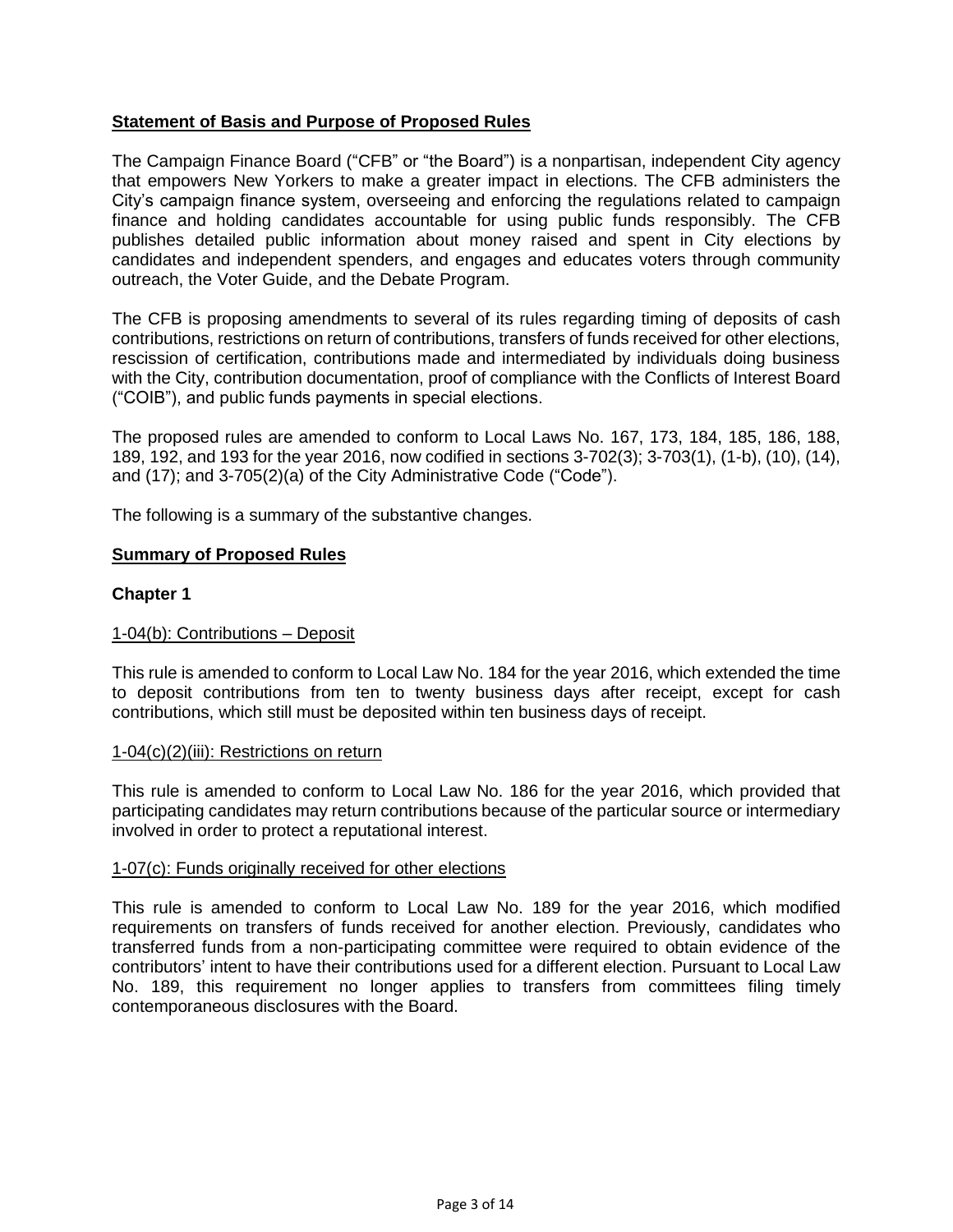### **Chapter 2**

#### 2-01(f): Rescission

This rule is amended to conform to Local Law No. 193 for the year 2016, which extended the time for candidates to rescind the certification filed to commence participation in the Campaign Finance Program ("Program"). Previously, candidates could rescind their certification no later than the deadline to file a certification. Pursuant to Local Law No. 193, candidates may rescind their certification by the ninth Monday preceding the primary election or prior to the receipt of public funds, whichever occurs first.

#### 2-11: Non-Participation

Subdivision (a) of this rule is amended to conform to Local Law No. 193 for the year 2016.

Subdivision (b) of this rule is amended to conform to Local Law No. 185 for the year 2016, which removed the requirement that candidates inquire whether a contributor is doing business with the City.

### **Chapter 3**

#### 3-03(c): Contributions and other receipts

Paragraph (1) of this rule is amended to conform to Local Law No. 185 for the year 2016.

Paragraph (2) of this rule is amended to conform to Local Law No. 189 for the year 2016.

#### **Chapter 4**

#### Rule 4-01(b): Receipts

Candidates must maintain records of contributions, including contribution cards, which are filled out and signed by the contributor and contain contributor information. Contribution cards are a crucial component of the CFB's audit process and in the review of contributions submitted for public funds matching claims. In order to determine whether a contribution is eligible to be matched with public funds, the CFB requires candidates to provide documentation verifying the information reported, including the contributor's name and address, the amount and date of the contribution, and the instrument (*i.e.*, cash, check, etc.) used to make the contribution.

This rule is amended to conform to the documentation requirements in Local Law No. 188 for the year 2016. Specifically, contribution cards are no longer required to be filled out by the contributor. A candidate or a member of his or her campaign committee may fill out a contribution card prior to its being signed and dated by the contributor.

Additionally, contribution cards are no longer required for money order contributions, unless the contributor's name and residential address are not printed on the money order by the issuer. Contribution cards are required for check contributions only if the check is not signed by the contributor, and are no longer required merely because the check is missing an address or contains a professional designation.

Finally, paragraph (4) of this rule is amended to conform to Local Law No. 189 for the year 2016. Previously, candidates who transferred funds from a non-participating committee were required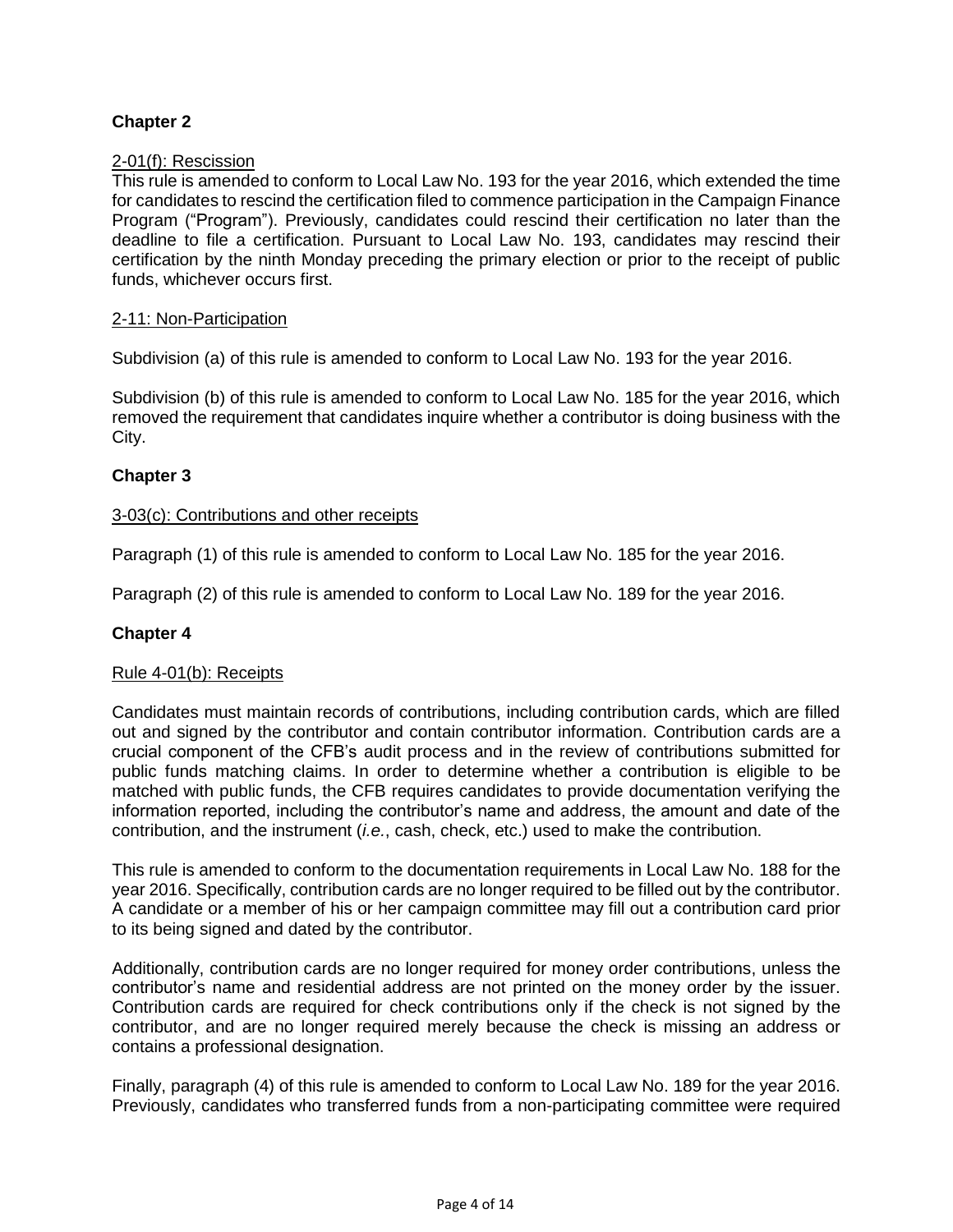to exclude from such transfers contributions that violated source restrictions and spending limits, and to obtain evidence of the contributors' intent to have their contributions used for a different election. Pursuant to Local Law No. 189, these requirements no longer apply to transfers from committees that filed timely contemporaneous disclosures with the Board.

#### Rule 4-01(n): Business dealings with the City

This rule is amended to conform to Local Law No. 185 for the year 2016, which removed the requirement that candidates inquire whether a contributor is doing business with the City.

#### **Chapter 5**

#### 5-01(b): Preliminary review of disclosure statements

This rule is amended to conform to Local Law No. 173 for the year 2016, which removed the requirement that the COIB provide candidates with a receipt confirming compliance with section 12-110 of the Code.

#### Rule 5-01(d): Validity of matchable contribution claims

Paragraph (3) of this rule is amended to conform to Local Law No. 192 for the year 2016, which raised the maximum amount of public funds per contributor in a special election from \$522 to \$1,050, the same amount as in a primary or general election.

A new paragraph (29) is added to this rule to conform to Local Law No. 167 for the year 2016, which provided that contributions intermediated by individuals doing business with the City may not be matched with public funds.

#### 5-01(f)(6): Basis for ineligibility determination

This rule is amended to conform to Local Law No. 173 for the year 2016.

The Board's authority for these rules is found in sections 1043, 1052(a)(8), and 1052(a)(15) of the City Charter, sections 3-701 *et seq.* of the City Administrative Code, and Local Laws No. 167, 173, 184, 185, 186, 188, 189, 192, and 193 for the year 2016.

#### New material is underlined. [Deleted material is in brackets.]

"Shall" and "must" denote mandatory requirements and may be used interchangeably in the rules of the Board, unless otherwise specified or unless the context clearly indicates otherwise.

### **Section 1. Subdivision b of section 1-04 of chapter 1 of title 52 of the rules of the city of New York is amended to read as follows:**

(b) **Deposit**. All monetary contributions must be accepted and deposited, or rejected and returned to a contributor, within [10] 20 business days after receipt[; provided, however, that] except contributions made in the form of [checks received by an authorized committee of a candidate for the office of City Council more than one year before the first covered election for which such candidate is seeking nomination or election may be accepted and deposited, or rejected and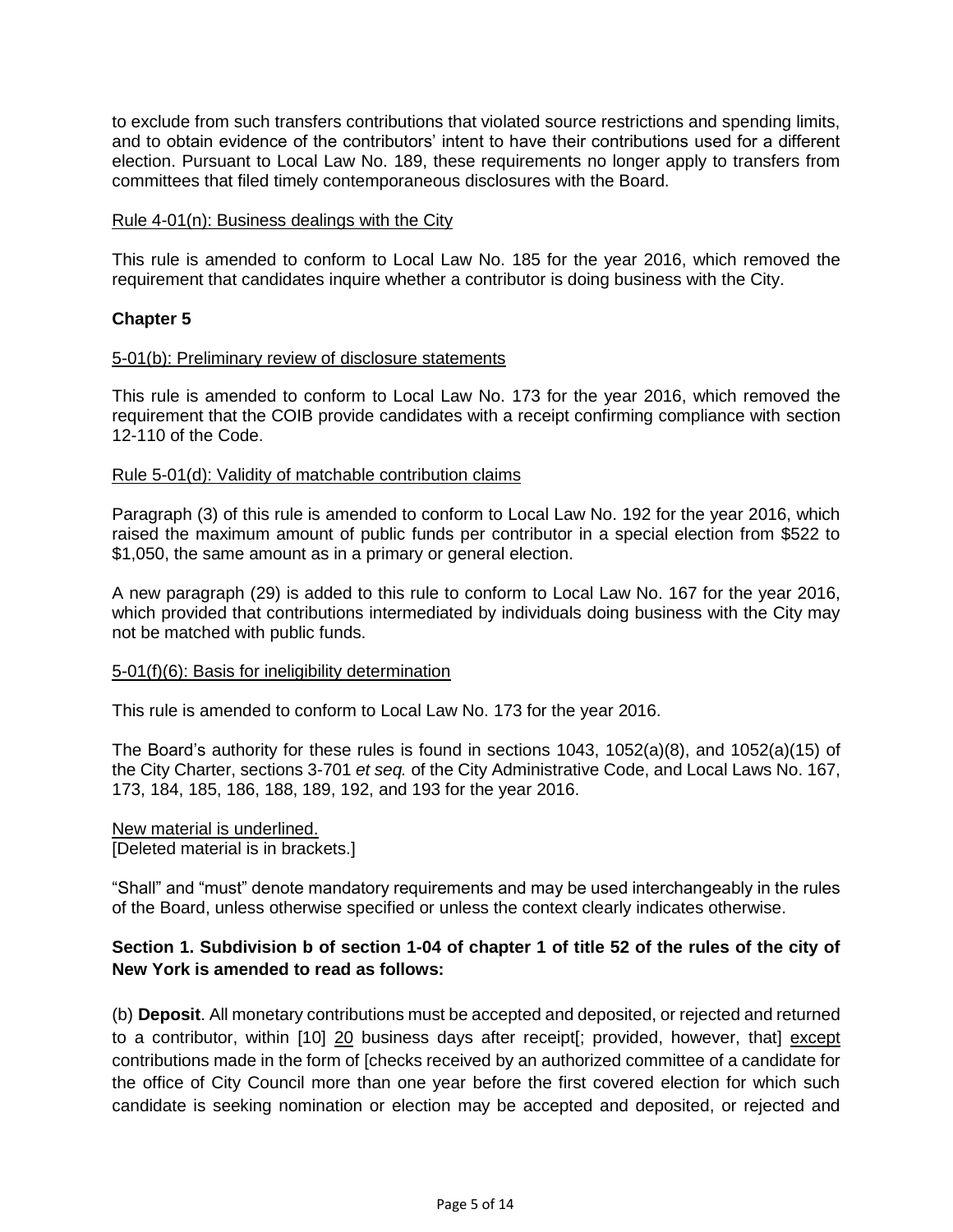returned to a contributor, within 20 business days after receipt] cash must be accepted and deposited, or rejected and returned to a contributor, within 10 business days after receipt. All contributions that are accepted and deposited are subject to the Act's contribution limits and prohibitions and must be reported to the Board. If a candidate returns a contribution after its deposit, the return must be reported to the Board.

# **§ 2. Paragraph 2 of subdivision c of section 1-04 of chapter 1 of title 52 of the rules of the city of New York is amended to read as follows:**

(2) **Restrictions on return**. After receiving public funds for an election, a participant may not return a contribution, unless directed by the Board to do so, until any required repayments to the Fund have been made, except if the contribution: (i) exceeds the contribution limit, including the limit applicable to contributors having business dealings with the city, (ii) is otherwise illegal, (iii) is returned because of the particular source or intermediary involved, or (iv) was deposited in a separate account pursuant to Rule 2-06(c) for a runoff election that is not held.

# **§ 3. The opening paragraph of subdivision c of section 1-07 of chapter 1 of title 52 of the rules of the city of New York is amended to read as follows:**

(c) **Contribution limit; prohibited contributions**. Candidates have the burden of demonstrating that surplus funds and transfers of funds from committees not otherwise involved in the covered election do not derive from: (1) contributions in excess of the Act's contribution limits, including contributions that would exceed the Act's contribution limits when aggregated with other contributions accepted from the same source; or (2) contributions from sources prohibited by the Act or the Charter. In addition, participants have the burden of demonstrating that funds transferred from a committee, other than another [principal] authorized committee of the same candidate that has filed contemporaneous disclosure statements with the board in a timely manner, derive solely from contributions for which records demonstrating the contributors' intent to designate the contributions for the covered election have been submitted and maintained as required pursuant to Rules 3-03(c)(2) and 4-01(b)(4), respectively.

## **§ 4. Subdivision f of section 2-01 of chapter 2 of title 52 of the rules of the city of New York is amended to read as follows:**

(f) **Rescission**. A participant or limited participant may rescind his or her certification [prior to] on or before the [certification deadline] ninth Monday preceding the primary election or prior to the receipt of public funds, whichever occurs first, by filing a certification rescission form.

## **§ 5. Subdivision a of section 2-11 of chapter 2 of title 52 of the rules of the city of New York is amended to read as follows:**

**(a) Generally.** A candidate who does not file a certification pursuant to either §3-703 or §3-718 of the Code, or who rescinds his or her certification prior to the [certification] rescission deadline by filing a certification rescission form, shall be deemed to be a non-participant pursuant to §3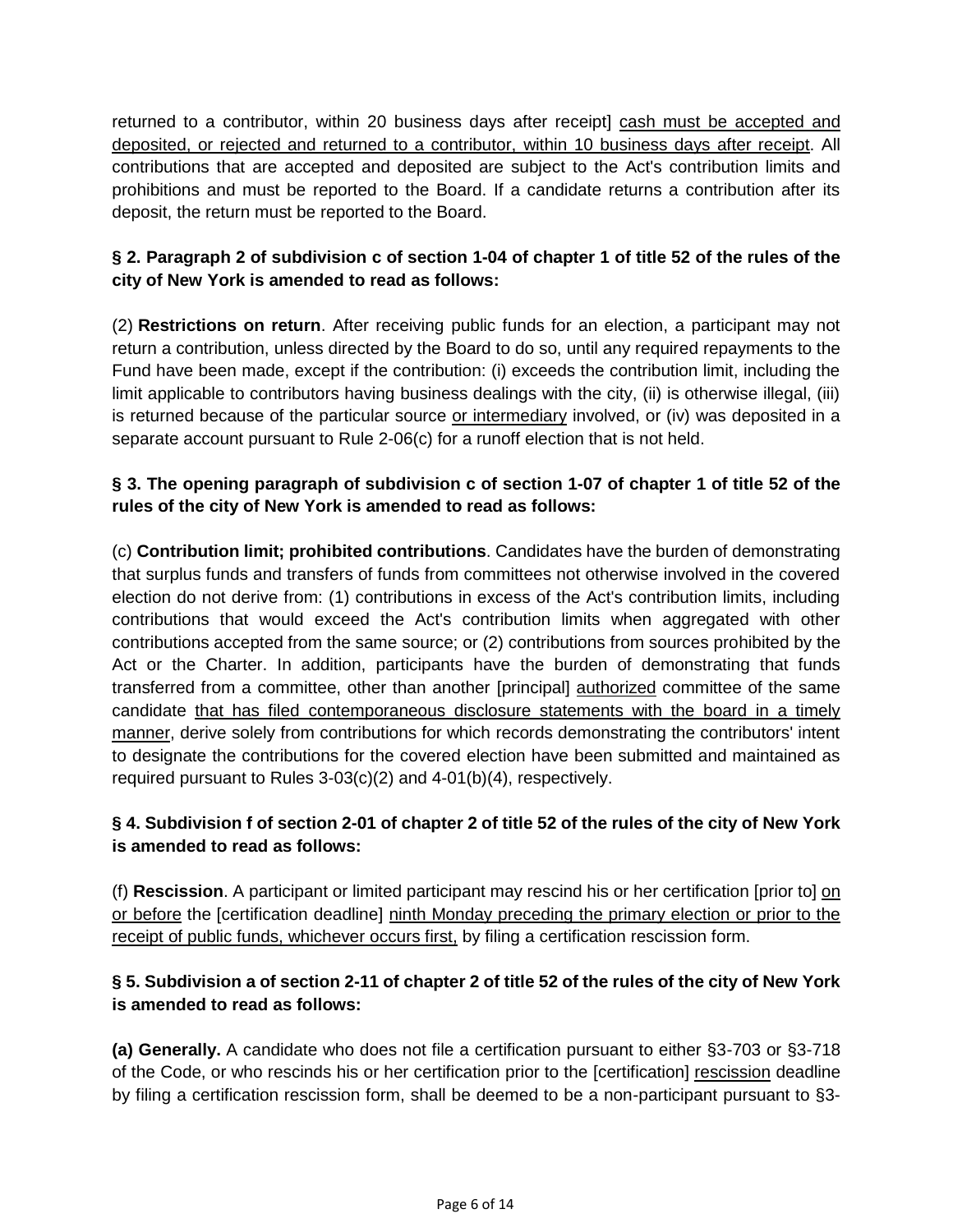719 of the Code. A non-participant shall not be eligible to receive public funds pursuant to §3-705 of the Code and shall not be subject to the expenditure limitations provided in §3-706 of the Code. A non-participant may accept contributions from political committees notwithstanding the restrictions on such contributions contained in §3-703(k) of the Code.

# **§ 6. Paragraph 5 of subdivision b of section 2-11 of chapter 2 of title 52 of the rules of the city of New York is REPEALED.**

# **§ 7. Paragraph 1 of subdivision c of section 3-03 of chapter 3 of title 52 of the rules of the city of New York is amended to read as follows:**

(1) **Basic contents**. Each disclosure statement shall include the following information about receipts accepted by the committee during the reporting period:

(i) for each contribution accepted, the contributor's and intermediary's (if any) full name, residential address, occupation, employer, and business address;

(ii) the date of receipt and amount of each contribution accepted or other receipt;

(iii) whether a contribution was made in cash;

(iv) the number of any check or money order used to make the contribution;

(v) the date and amount of each contribution returned to a contributor;

(vi) each previously reported contribution for which the check was returned unpaid;

(vii) in the case of [contributors] contributions claimed as matchable and/or in excess of the amounts set forth in §3-703(1-a) of the Code, whether the contributor [indicated that the contributor] has business dealings with the City as defined in the Act[, and if so, the name of the agency or entity with which such business dealings are or were carried on and the appropriate type or category of such business dealings]; and

(viii) such other information as the Board may require.

(2) **Transfers**. The candidate shall report contemporaneously the aggregate amount of each transfer and each contribution to which it is attributed. In addition, the participant shall report, in the case of a transfer from a committee not otherwise involved in the covered election, other than another [principal] authorized committee of the same candidate that has filed contemporaneous disclosure statements with the board in a timely manner: (i) all expenditures made by the transferor committee during the election cycle of the covered election; and (ii) all expenditures made by the transferor committee prior to the covered election cycle in connection with raising such contributions. Such reporting of expenditures shall be made in the same disclosure statement in which the transfer is reported, except that expenditures incurred during the covered election cycle for purposes other than raising or administering the transferred contributions need not be reported in disclosure statements to be filed with the Board but rather may be disclosed to the Board by providing copies of the transferor committee's New York City or New York State Boards of Elections or Federal disclosure statements. Further, the candidate shall submit contemporaneously the records required to be maintained pursuant to Rule 4-01(b)(4).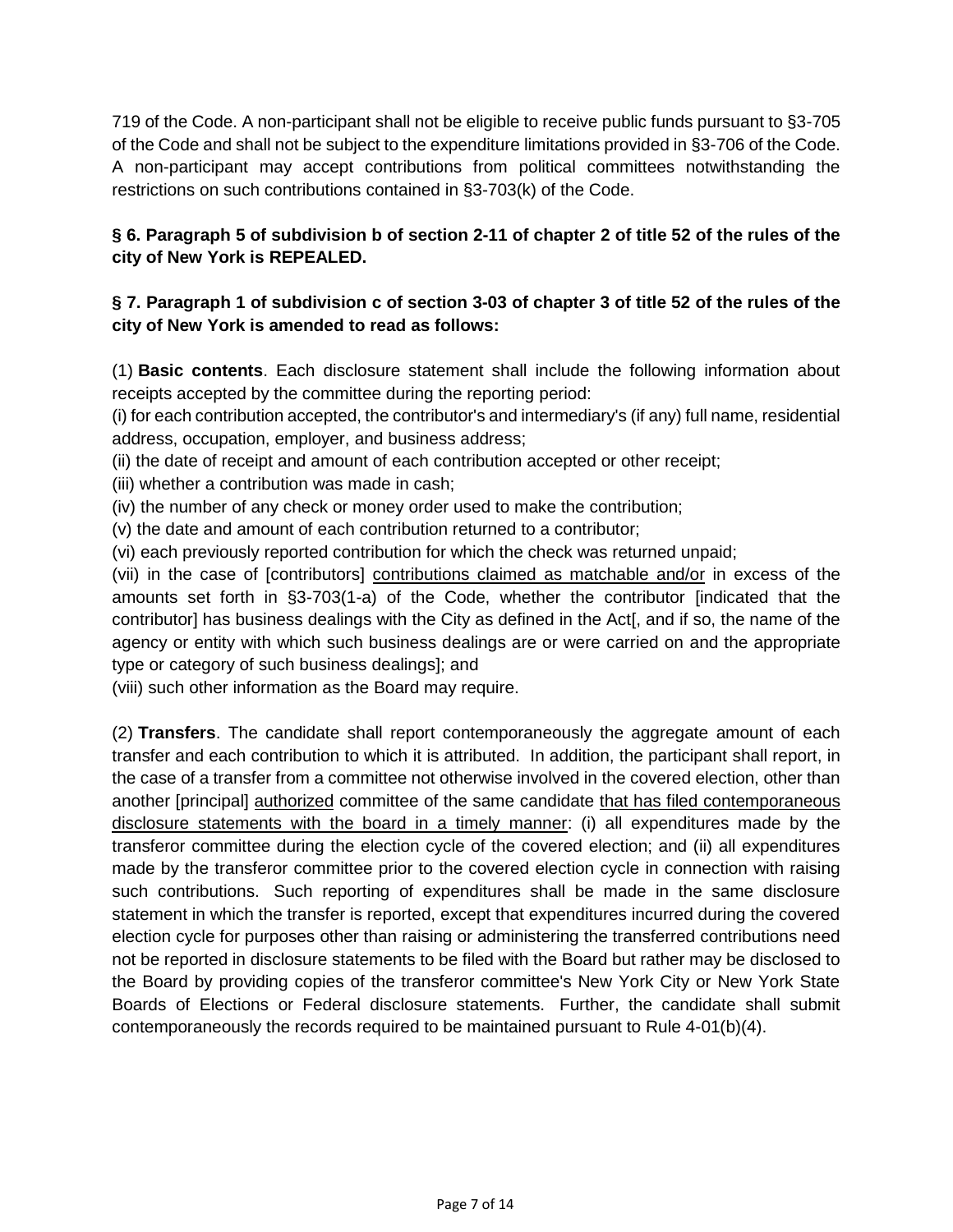### **§ 8. Subparagraph (i) of paragraph 3 of subdivision b of section 4-01 of chapter 4 of title 52 of the rules of the city of New York is amended to read as follows:**

(i) For each contribution received, all candidates shall maintain records demonstrating the source and details of the contribution as described herein. All records required to be maintained must be provided to the Board upon request.

(A) Cash [and money order] contributions. For each contribution received from an individual contributor via cash [or money order], the record must be in the form of a contribution card.

(B) Money order contributions.

(1) For each contribution received via money order, the record must include a copy of the money order made out to the authorized committee.

(2) The candidate must also maintain a contribution card, if the contributor's name and residential address are not printed on the money order by the issuer.

(C) Check contributions.

(1) For each contribution received via check, the record must include a copy of the check made out to the authorized committee and signed by the contributor.

(2) For each contribution received from an individual contributor via check, the candidate must also maintain a contribution card, if the check used to make the contribution [(a) bears no address;

(b) bears a professional designation, such as "M.D.", "Esq.", or "C.P.A.", and a non-residential address; or

(c) is a bank-issued or electronic check that does not include an original contributor signature] is not signed by the contributor.

### [(C)] (D) Credit card contributions*.*

(1) For each contribution received via credit card, including contributions received over the internet, the record must have been provided by the merchant or processor and must contain: the contributor's name, residential address, credit card account type, credit card account number, [and] credit card expiration date, the amount of the contribution, and an indicator showing that the contribution was charged to the contributor's account and processed. In the case of credit card contributions made over the internet, the contributor must actively agree online to an affirmation statement, as required by subparagraph (ii)(A) of this paragraph, and the candidate must maintain a copy of all website content concerning the solicitation and processing of credit card contributions. [In the case of credit card contributions not made over the Internet and made by individual contributors, the candidate must maintain a contribution card.]

(2) The candidate must also maintain copies of the merchant account or payment processor agreement, all merchant account statements, credit card processing company statements and correspondence, transaction reports, or other records demonstrating that the credit card used to process the transaction is that of the individual contributor (including proof of approval by the credit card processor for each contribution and proof of real time address verification), the account's fee schedule, and the opening and closing dates of the account. Merchant account statements must be provided in such form as may be required by the Board.

[(D)] (E) Text message contributions. For each contribution received via text message, the record must have been provided by the mobile fundraising vendor and must contain: the contributor's name, residential address, and phone number; the amount of the contribution; and the name, residential address, and phone number of the registered user of the specific mobile device used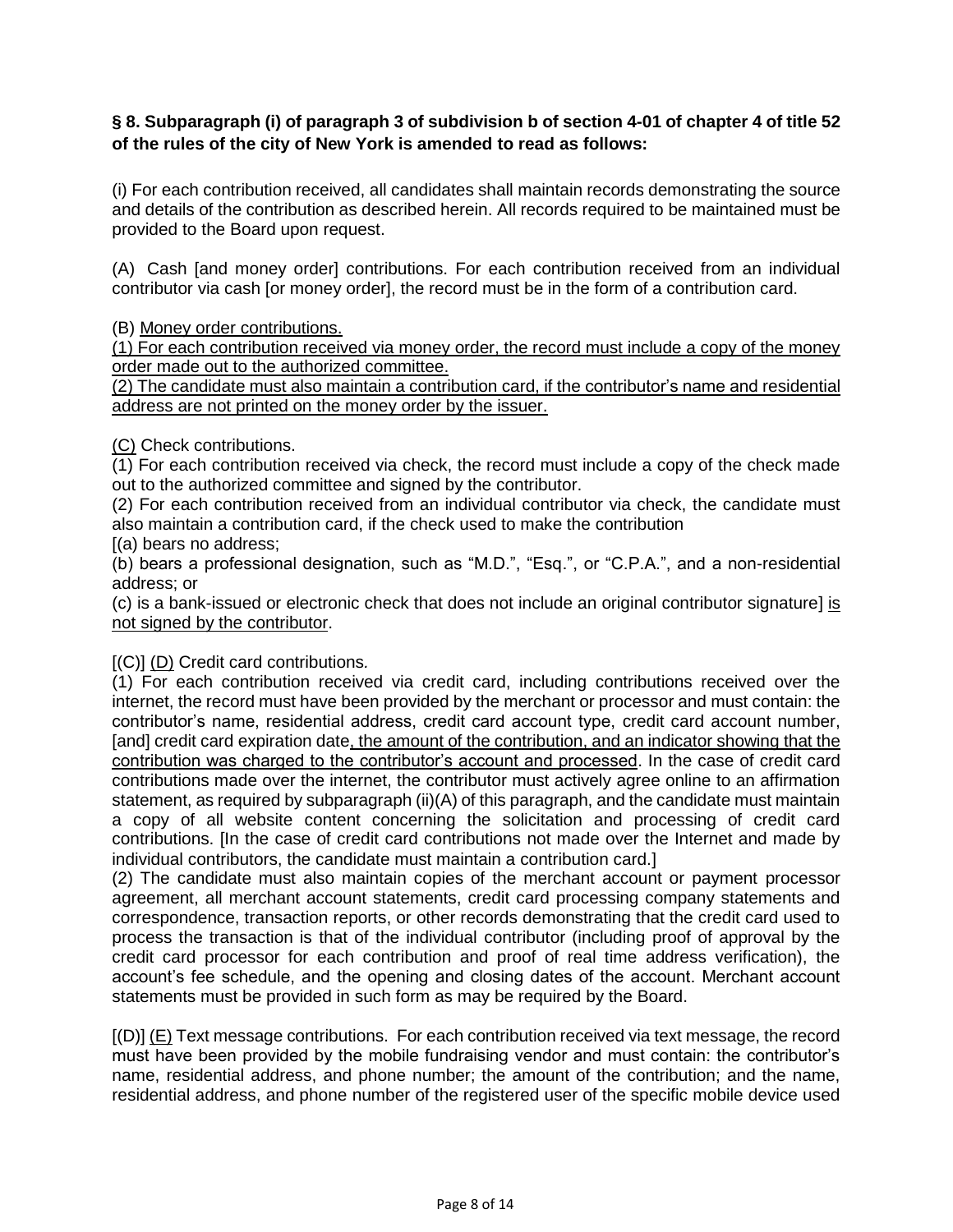to initiate the contribution, to the extent that such information may be reasonably obtained under law. The candidate must also maintain the following records for each text message contribution received:

(1) copies of all relevant third-party vendor agreements between the candidate and mobile fundraising vendor, copies of records maintained by a mobile fundraising vendor listing contributors and amounts pledged and paid, receipts indicating fees paid by the candidate to a mobile fundraising vendor and fees deducted by such vendor, and similar records relating to the solicitation or receipt of text message contributions;

(2) copies of any content used by the candidate to solicit text message contributions; and

(3) copies of any templates or scripts used by a mobile fundraising vendor to communicate with a contributor in facilitating and processing a text message contribution.

[(E)] (F) Segregated account documentation*.*

(1) Segregated account contribution cards. For each contribution from an individual contributor that the participant deposits into a segregated bank account pursuant to Rule  $5-01(n)(2)$ , the record must be in the form of a contribution card.

(2) Segregated account bank statements, contribution cards, and checks. Participants seeking to comply with the exception contained in Rule  $5-01(n)(2)$  must submit segregated account contribution cards and copies of segregated account bank statements and checks to the Board in the manner and to the extent provided by Rule 5-01(n) with each disclosure statement filing.

[(F)] (G) Intermediaries*.* For each contribution accepted from an intermediary, including any contributions delivered to a fundraising agent, or solicited by an intermediary where such solicitation is known to the candidate, the candidate must maintain a separate record in the form of an intermediary statement. The intermediary statement must contain: the intermediary's name, residential address, employer and business address; the names of the contributors; and the amounts contributed. This record must be signed by the intermediary, or if the intermediary is unable to sign his or her name, marked with an "X" by the intermediary and signed by a witness. Adjacent to the signature or mark, the intermediary must write the date on which he or she signed or marked the form.

## **§ 9. Clause B of subparagraph ii of paragraph 3 of subdivision b of section 4-01 of chapter 4 of title 52 of the rules of the city of New York is amended to read as follows:**

(B) [Contribution cards must be filled out by the contributor or, if the contributor is unable to fill out the card, by another individual present at the time the contribution is made.] Contribution cards must be signed by the contributor or, if the contributor is unable to sign his or her name, marked with an "X" by the contributor and signed by a witness to the contribution. Adjacent to the signature or mark, the contributor must write the date on which he or she signed or marked the contribution card. After a contribution card has been signed, it may not be corrected, modified, or altered by anyone other than the contributor. The Board shall provide a template of all contribution cards required to be maintained pursuant to this section.

## **§ 10. Paragraph 4 of subdivision b of section 4-01 of chapter 4 of title 52 of the rules of the city of New York is amended to read as follows:**

(4) Transfers. Candidates shall obtain and maintain all records specified by the Board regarding transfers, including, but not limited to, in the case of transfers from a committee not otherwise involved in the covered election, other than another [principal] authorized committee of the same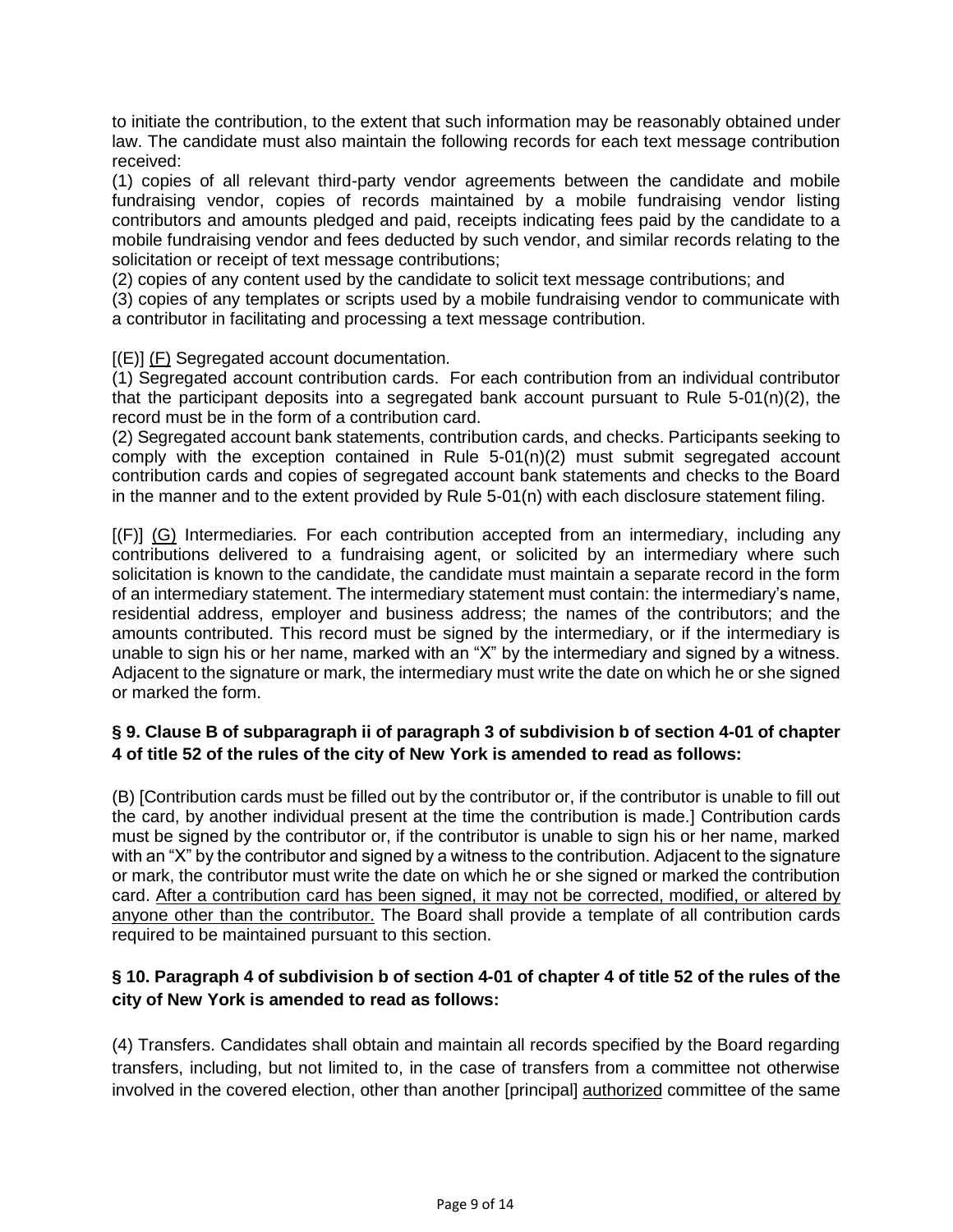candidate that has filed contemporaneous disclosure statements with the board in a timely manner, a record, obtained prior to receipt of the transfer, demonstrating, for each contribution to be transferred to a participant's authorized committee, the contributor's intent to designate the contribution for the covered election. This record shall contain the statements: "I understand that this contribution will be used by the candidate for an election other than that for which the contribution was originally made. I further understand that the law requires that a contribution be in my name and be from my own funds. I hereby affirm that this contribution was made from my personal funds, is not being reimbursed in any manner, and is not being made as a loan." This record must be signed by the contributor, or, if the contributor is unable to sign his or her name, marked with an "X" by the contributor and signed by a witness to the contribution. Adjacent to the signature or mark, the contributor must write the date on which he or she signed or marked the record.

# **§ 11. Subdivision n of section 4-01 of chapter 4 of title 52 of the rules of the city of New York is amended to read as follows:**

**(n) Business dealings with the City.** For each individual or entity making a contribution, loan, guarantee or other security for such loan in excess of the amounts set forth in §3-703(1-a) of the Code, candidates shall [obtain and] maintain all records specified by the Board [regarding any response, or any failure to respond,] concerning whether such individual or entity has business dealings with the City. [Such record, at a minimum, shall request that the contributor provide the name of the agency or entity with which such business dealings are or were carried on and the appropriate type or category of such business dealings.]

# **§ 12. Paragraph (i) of subdivision b of section 5-01 of chapter 5 of title 52 of the rules of the city of New York is amended to read as follows:**

(i) In order to make possible payment within four business days after receipt of disclosure statements, or as soon thereafter as is practicable, pursuant to §3-705(4) of the Code, the Board shall conduct a preliminary review of all disclosure statements filed[ and all receipts filed indicating proof of compliance with §12-110 of the Code]. This preliminary review may be delayed if the participant fails to submit a disclosure statement[, a receipt indicating compliance with §12-110 of the Code or information requested by the Board, or fails to submit a disclosure statement, a receipt indicating compliance with §12-110 of the Code] or information requested by the Board by the date required by the Board, or submits a disclosure statement that fails to comply substantially with the requirements of the Act or these rules. A preliminary review may also be delayed for other reasons, including, but not limited to, consideration of whether a basis exists for an ineligibility determination, as described in subdivision (f). A delayed preliminary review may result in a delay in a payment determination, until such time as it is practicable and the Board is considering making payments based on matchable contributions claimed in disclosure statements actually received on or before a subsequent applicable due date.

## **§ 13. Subdivision d of section 5-01 of chapter 5 of title 52 of the rules of the city of New York is amended to read as follows:**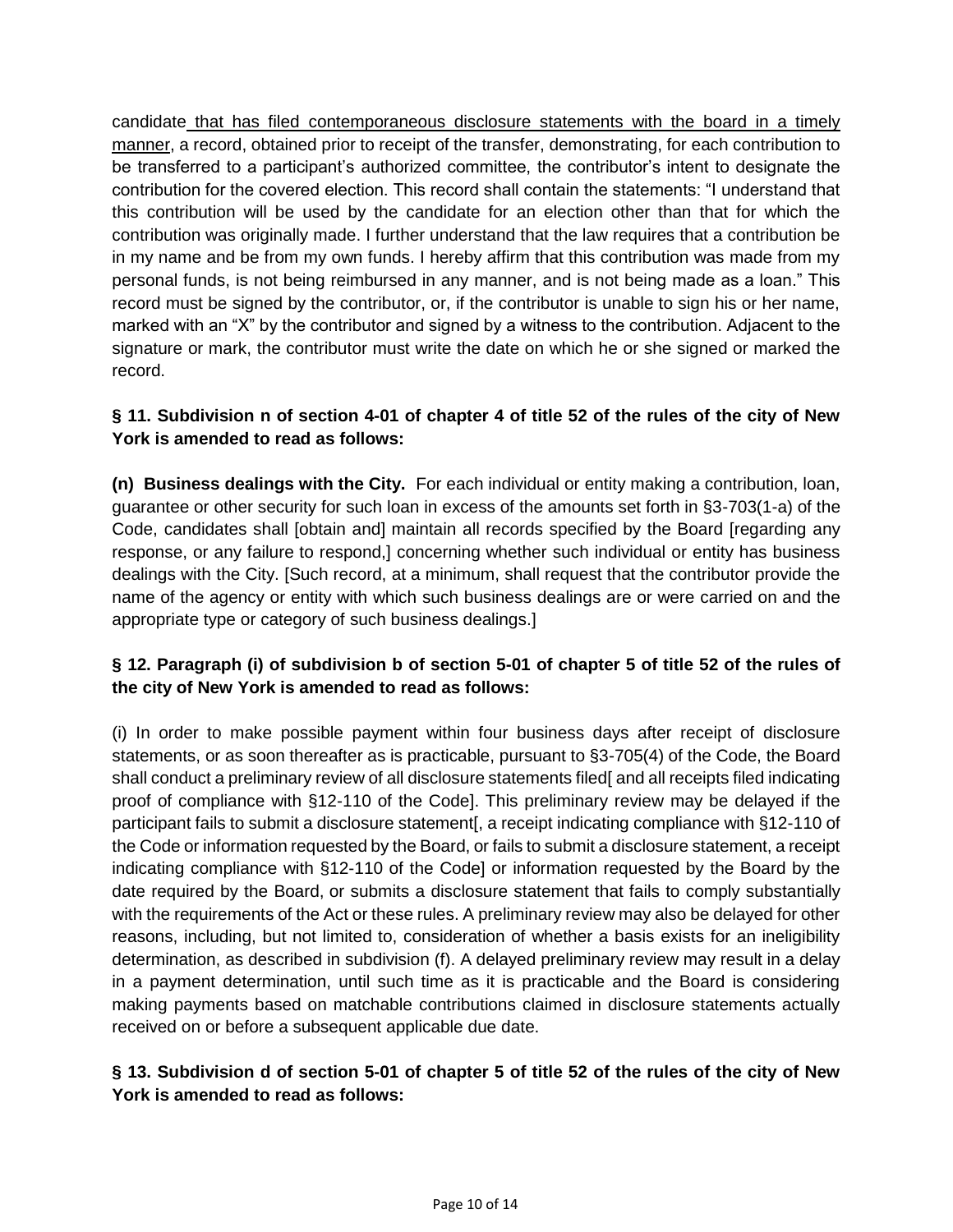(d) **Validity of matchable contribution claims and projected rate of invalid claims**. The Board shall not make payment for any matchable contribution claim it determines or projects to be invalid. The Board shall consider the following factors in determining that matchable contribution claims are invalid and in projecting a rate of invalid matchable contribution claims:

(1) cash contributions from any one contributor that are greater than \$100 in the aggregate, in violation of New York Election Law §14-118(2), or money order contributions from any one contributor that are greater than \$100 in the aggregate;

(2) contributors who are individuals under the age of eighteen years or that are entities other than individuals;

(3) matchable contribution claims that would yield more than \$1,050 in public funds per contributor[(or \$522 in the case of a special election)];

(4) contributions that exceed the contribution limit applicable under the Act;

(5) contributor addresses that are not residential addresses within New York City;

(6) contributions for which information is omitted from or illegible in a disclosure statement;

(7) contributions made later than December 31 of the election year;

(8) contributions originally received for elections other than the election in which the candidate is currently a participant, as described in Rule 1-07;

(9) matchable contribution claims that exceed the gross amount of the contribution;

(10) contributions that were not received within the reporting period or that were made by postdated check;

(11) (i) contributions totaling more than \$99 for which a participant has not reported the contributor's occupation, employer, and business address; (ii) contributions totaling less than \$99 for which a participant is required to report the contributor's occupation, employer, and business address, pursuant to Rule  $3-03(c)(6)(ii)$ , but has failed to do so;

(12) contributions that were returned to or not paid by the contributor;

(13) checks drawn by a person other than the contributor except checks signed by a contributor's authorized agent where the documentation required under Rule 4-01(b)(2) has been maintained and provided;

(14) contributions that are otherwise not matchable contributions within the meaning of the Act;

(15) any information that suggests that a contribution has not been processed or reported in accordance with Program requirements;

(16) any other information that suggests that matchable contribution claims may be invalid;

(17) contributions for which a record required under Chapter 4 was not kept or provided upon request;

(18) contributions for which complete supporting documentation required by Rule 3-04(a) has not been submitted;

(19) check or money order contributions made payable to entities other than the committee that has reported receiving the contribution;

(20) contributions that were made or accepted in violation of any federal, state, or local law;

(21) contributions that were not contemporaneously reported as matchable in disclosure statements or were reported in such statements that were not filed in a complete and timely manner;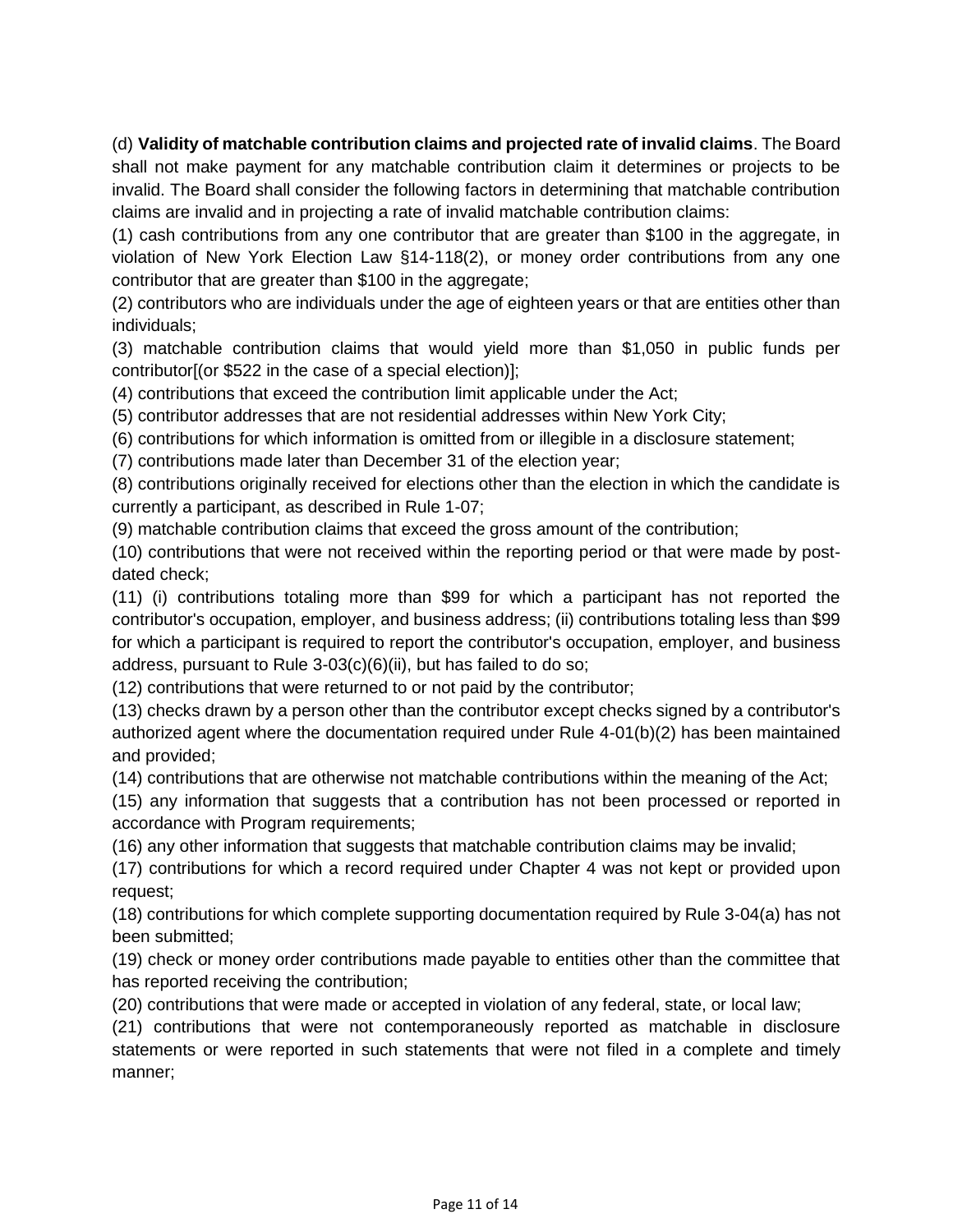(22) contribution checks drawn on business accounts, or accounts that bear indicia of being business accounts, such as the contributor's professional title, ;

(23) contributions purportedly from different contributors that were made by money orders bearing consecutive serial numbers or other markings indicating that they were purchased simultaneously;

(24) arithmetical errors in totals reported;

(25) contributions that were not itemized in a disclosure statement;

(26) contributions required to be deposited into an account established for a runoff election, as provided in Rule 2-06(c);

(27) contributions from individuals, other than employees of the candidate's principal committee, who are vendors to the participant or individuals who have an interest in a vendor to the participant, unless the expenditure to the vendor is reimbursement for an advance. For the purposes of this rule, "individuals who have an interest in a vendor" shall mean individuals having an ownership interest of ten percent or more in a vendor or control over the vendor. An individual shall be deemed to have control over the vendor firm if the individual holds a management position, such as the position of officer, director or trustee; [and]

(28) contributions from individuals having business dealings with the city, as defined in §3-702(18) of the Code, and contributions from lobbyists, as defined in §3-211 of the Code; and

(29) contributions for which any person subject to the limitations of §3-703(1-a) of the Code acted as an intermediary.

### **§ 14. Paragraph 6 of subdivision f of section 5-01 of chapter 5 of title 52 of the rules of the city of New York is amended to read as follows:**

(6) the participant fails to [file the receipt indicating] demonstrate compliance with §12-110 of the Code, as required pursuant to §3-703(1)(m) of the Code and Rule 3-11;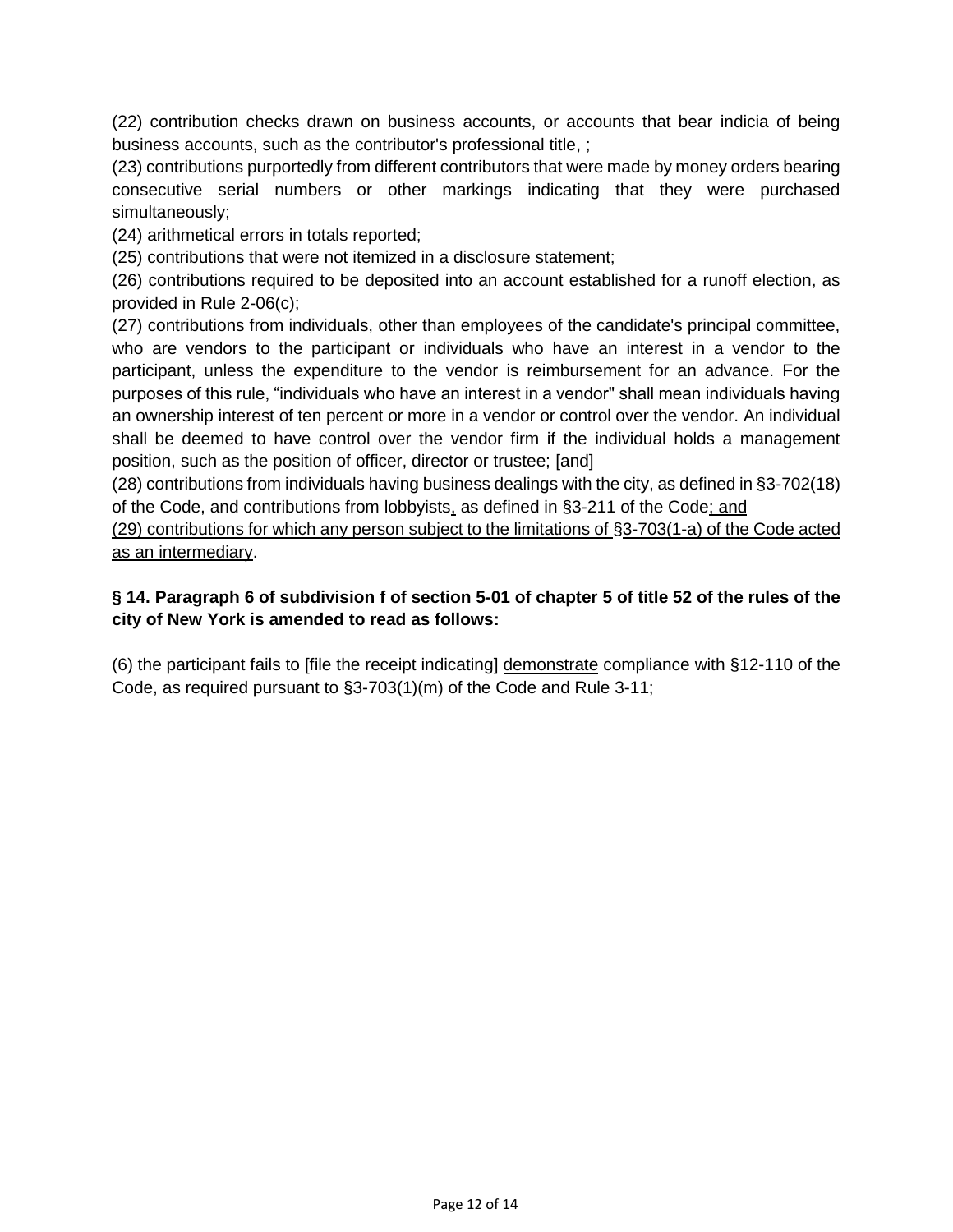### **NEW YORK CITY LAW DEPARTMENT DIVISION OF LEGAL COUNSEL 100 CHURCH STREET NEW YORK, NY 10007 212-356-4028**

### **CERTIFICATION PURSUANT TO**

### **CHARTER §1043(d)**

**RULE TITLE:** Miscellaneous Campaign Finance Amendments

#### **REFERENCE NUMBER:** 2017 RG 011

### **RULEMAKING AGENCY:** Campaign Finance Board

I certify that this office has reviewed the above-referenced proposed rule as required by section 1043(d) of the New York City Charter, and that the above-referenced proposed rule:

- (i) is drafted so as to accomplish the purpose of the authorizing provisions of law;
- (ii) is not in conflict with other applicable rules;
- (iii) to the extent practicable and appropriate, is narrowly drawn to achieve its stated purpose; and
- (iv) to the extent practicable and appropriate, contains a statement of basis and purpose that provides a clear explanation of the rule and the requirements imposed by the rule.

/s/ STEVEN GOULDEN Date: April 6, 2017 Acting Corporation Counsel